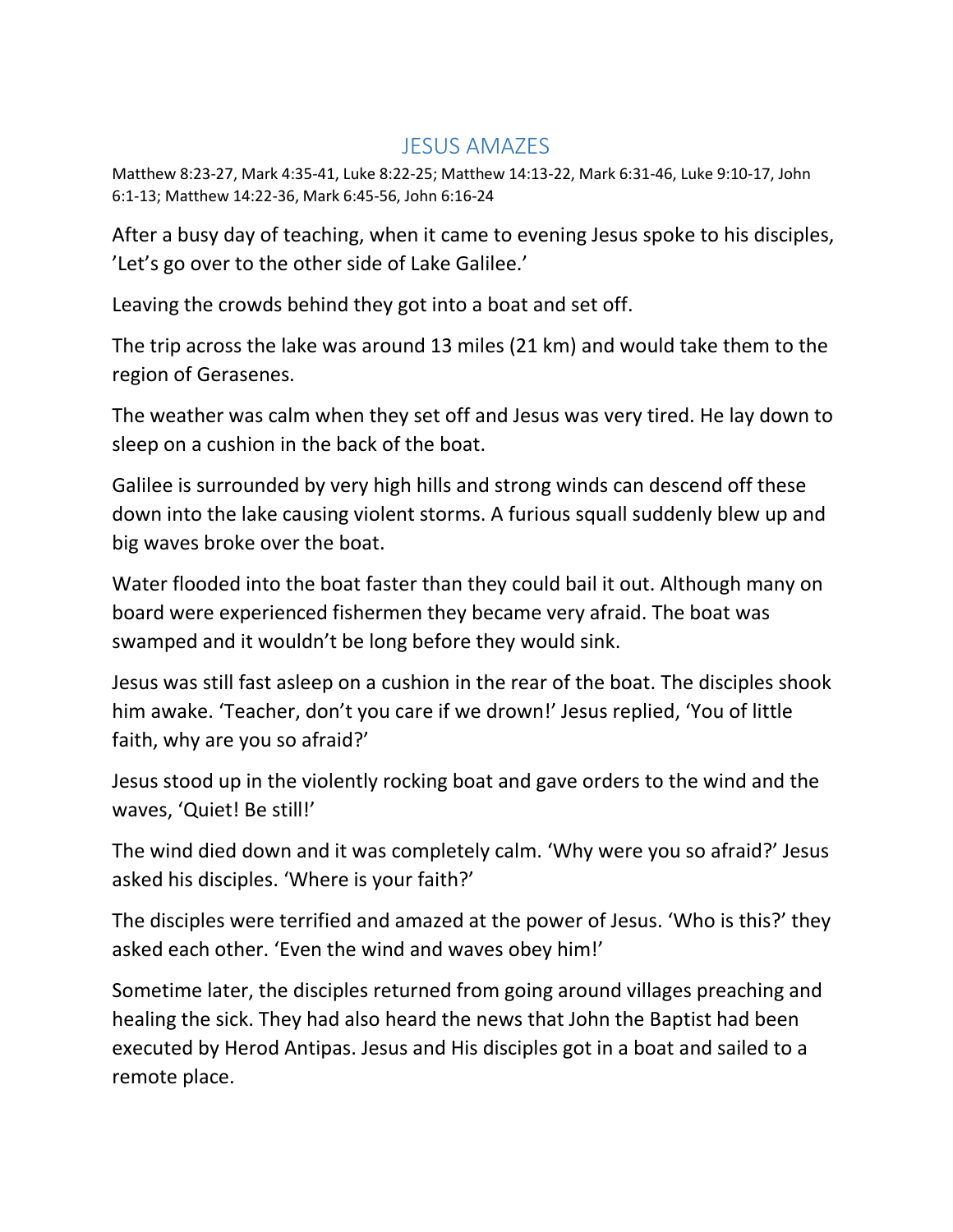A large crowd, many of them pilgrims on their way to the Passover feast in Jerusalem, watched the boat and followed it around the coast on foot to meet Jesus.

Jesus went up into the hills and taught them. He spent time healing the sick. There were around 5,000 men in the crowd plus women and children.

Late in the afternoon the disciples urged Jesus to send the crowd away to nearby farms and villages to find food and lodgings. 'There is nothing to eat here in this deserted spot,' they said.

```
Jesus replied, 'You feed them!'
```
Turning to Philip He asked, 'Philip, where can we buy bread to feed all these people?' Philip replied, 'It would take a fortune to feed this many!'

Andrew, Simon Peter's brother, spoke up. 'There's a young boy here with five barley loaves and a couple of fish! But what good is that with all these mouths to feed?'

'Tell everyone to sit down in groups of around fifty,' Jesus ordered.

Jesus took the five loaves and two fish, looked up into the sky, and gave thanks. Then He broke off pieces for His disciples to set before the crowd.

The disciples gave out the bread and fish and everyone ate until they were no longer hungry.

The disciples picked up twelve basketfuls of broken pieces that were left over. And then Jesus sent the crowds away.

Later that evening, Jesus told his disciples to get in a boat and row back to Capernaum. He would join them later.

After dismissing the crowds, Jesus climbed up the side of a mountain to pray.

As it got dark Jesus, Jesus could see the disciples had rowed 3-4 miles (5-6 km). They were straining at the oars as the wind was against them and waves were buffeting the boat.

Shortly before dawn Jesus finished praying and started walking the quickest way back to Capernaum – across the sea.